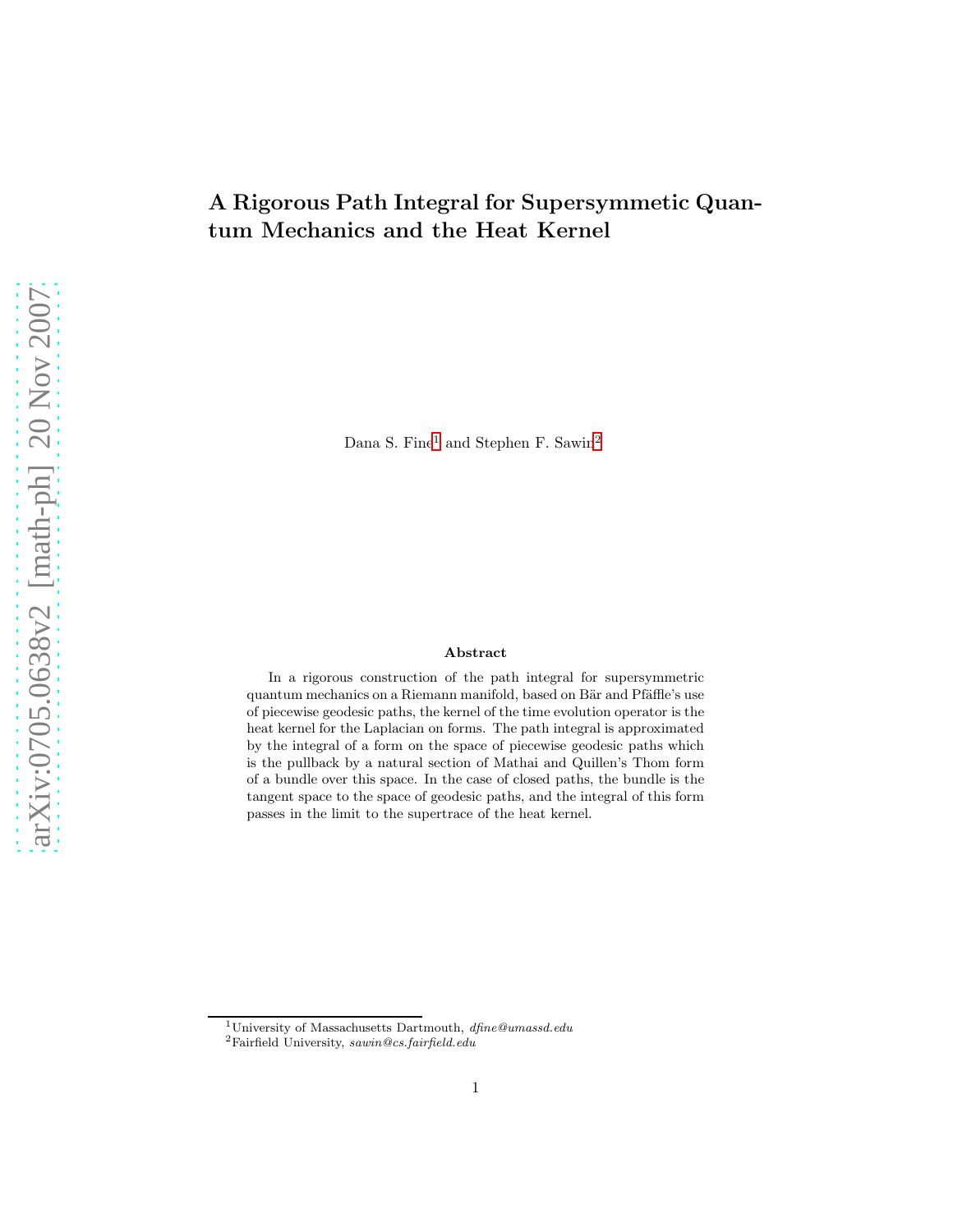## Introduction

In  $[B-P]$  Bär and Pfäffle construct a path integral representation of the heat kernel for a general Laplacian on a Riemann manifold. They express the path integral as an integral over piecewise geodesic paths in the limit as  $n$ , the number of pieces, approaches infinity. In this note, we begin with the Lagrangian for  $N = 1$  supersymmetric quantum mechanics (SUSYQM), restrict the action to piecewise geodesic paths, and identify the resulting expression as a form on a finite-dimensional manifold. This form derives directly from Mathai and Quillen's universal Thom form. We interpret the integral of the top part of this form over the finite-dimensional space as defining an approximation to the path integral representing the kernel of the SUSYQM time evolution operator. Applying Bär and Pfäffle's arguments to evaluate the appropriate large-n limit shows the partition functions for piecewise geodesic paths with fixed endpoints converge to the heat kernel for the Laplacian on forms. Precisely, we prove a corollary to Bär and Pfäffle's Theorems  $2.8$  and  $6.1$ :

**Corollary 3.5.1** *For any sequence of partitions*  $t_1, t_2, \ldots, t_n$  *such that*  $\max_i(t_i) \rightarrow$  $0$  and  $\sum_i t_i \to t$  and for any form  $\alpha$  on M

$$
\lim \mathfrak{K}(t_1)\mathfrak{K}(t_2)\cdots \mathfrak{K}(t_n)\alpha = e^{-t\Delta/2}\alpha
$$

*where* ∆ *is the Laplace-Beltrami operator on forms. Moreover, for some such sequence of partitions*

$$
\lim K(t_1) * K(t_2) * \cdots * K(t_n) \to K_{\Delta}(x, y; t)
$$

*uniformly, where*  $K_{\Delta}$  *is the heat kernel of*  $\Delta$  *(the kernel of*  $e^{-t\Delta/2}$ *).* 

Here the kernel  $K(t)$  of the operator  $\mathfrak{K}(t)$  is the pullback (by a certain natural section) of Mathai and Quillen's Thom form on the bundle  $TM \times M \to M \times M$ restricted to an open subset. In fact, the indicated n-fold ∗-product expresses an integration of the analogous Mathai-Quillen Thom form on a bundle over  $M^{n+1}$ restricted to an open subset and pulled back by a section. The base space of this bundle fibers further to become a bundle over  $M \times M$ , on which the n-fold ∗-product becomes an integration over the fibers.

The import of this corollary is that the finite-dimensional partition functions which directly approximate the kernel of the time evolution operator  $e^{-t\Delta/2}$ converge to the heat kernel. Further, for closed paths based at a given point, this yields a rigorous path integral expression for the supertrace of the heat kernel. This path integral is the large-n limit of the Mathai-Quillen Euler form integrated over the finite-dimensional manifold.

Getzler [\[G\]](#page-14-1) uses stochastic integrals due to Stroock [\[S\]](#page-14-2), and asymptotics of the heat operator for the Laplacian on spinors due to Patodi [\[P\]](#page-14-3), to calculate the supertrace of this heat operator as a rigorous path integral. Rogers [\[R1\]](#page-14-4) uses stochastic analysis techniques to express the heat operator on forms in terms of a supersymmetric generalization of Wiener integrals and thereby obtains a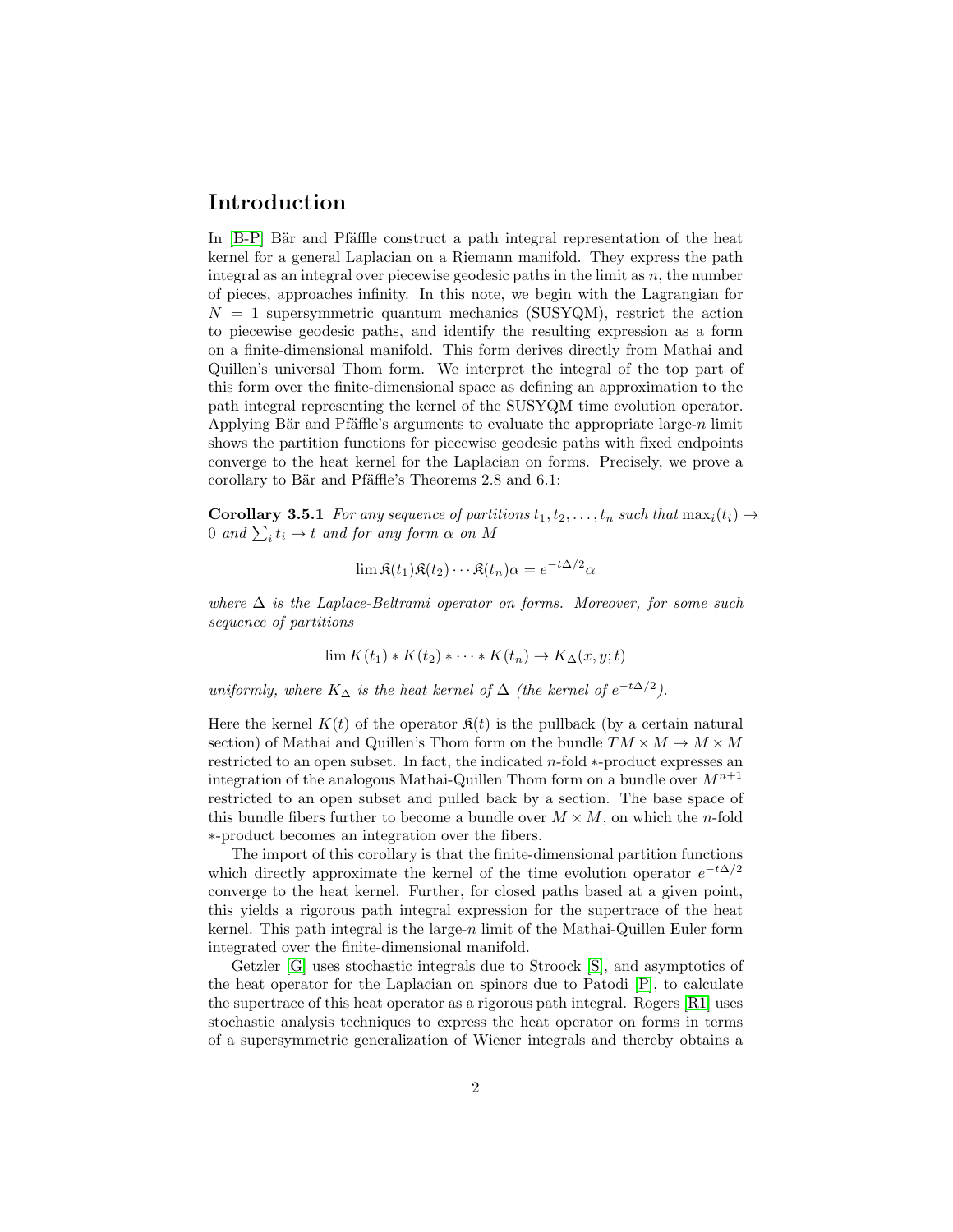path integral expression for the supertrace of the heat operator. The novelty of our approach is in constructing a rigorous path integral that directly links the heat operator to the SUSYQM time evolution operator and the Mathai-Quillen construction.

These result confirm Alvarez-Gaumé's [\[A\]](#page-14-5) and Witten's [\[W\]](#page-14-6) now-standard arguments, which express the supertrace of the heat operator heuristically as a path integral. Our approach to rigorizing these arguments is sufficiently direct to see the relation, as derived formally by Blau [\[B\]](#page-14-7), between SUSYQM and Mathai & Quillen's universal Thom form [\[M-Q\]](#page-14-8).

Acknowledgements: It is our pleasure to thank Christian Bär and Steve Rosenberg for helpful comments on the draft of this paper.

## 1 Preliminaries and Notation

We review the key facts needed from Riemannian geometry and fix notation, most of which follows Berline, Getzler and Vergne [\[B-G-V\]](#page-14-9).

#### 1.1 Notation for Riemannian geometry

Let  $M$  be a compact oriented  $2m$ -dimensional Riemann manifold. In a coordinate patch let  $\partial_{\mu}$  be the corresponding basis of tangent fields,  $\psi^{\mu}$  be the dual basis of one-forms<sup>[3](#page-2-0)</sup>, and  $\iota_{\mu}$  be the odd derivation on forms defined by

$$
\iota_\mu \psi^\nu = \delta_\mu^\nu
$$

The metric  $g_{\mu\nu} = (\partial_{\mu}, \partial_{\nu})$  determines Christoffel symbols

$$
\Gamma^{\gamma}_{\mu\nu} = \frac{1}{2} g^{\gamma\eta} (\partial_{\nu} g_{\mu\eta} + \partial_{\mu} g_{\nu\eta} - \partial_{\eta} g_{\mu\nu}) = \frac{1}{2} g^{\gamma\eta} (g_{\mu\eta,\nu} + g_{\nu\eta,\mu} - g_{\mu\nu,\eta}), \quad (1.1)
$$

.

(indices after the comma denote differentiation in that coordinate) in terms of which the Levi-Civita connection is

$$
\nabla_{\mu}(Y^{\nu}\partial_{\nu}) = (\partial Y^{\nu}/\partial x^{\mu})\partial_{\nu} + \Gamma^{\nu}_{\mu\eta}Y^{\eta}\partial_{\nu}.
$$

The operator  $\triangledown$  extends to a one-form with values in differential operators on forms by

$$
\nabla_{\mu} = \iota_{\mu} d - \Gamma^{\eta}_{\mu\nu} \psi^{\nu} \iota_{\eta}.
$$

The curvature  $R$  of the Levi-Civita connection is a smooth two-form with values in linear transformations on the fiber. Acting on the coordinate basis, it is

$$
R(\partial_{\pi}, \partial_{\eta}) \cdot \partial_{\mu} = R_{\pi \eta \mu}^{\nu} \partial_{\nu},
$$

where

$$
R_{\mu\nu\gamma}^{\qquad \delta} = \Gamma^{\delta}_{\nu\gamma,\mu} - \Gamma^{\delta}_{\mu\gamma,\nu} + \Gamma^{\delta}_{\mu\chi}\Gamma^{\chi}_{\nu\gamma} - \Gamma^{\delta}_{\nu\chi}\Gamma^{\chi}_{\mu\gamma}.\tag{1.2}
$$

<span id="page-2-0"></span><sup>&</sup>lt;sup>3</sup>The element of the dual basis is more commonly denoted  $dx^{\mu}$ . We use  $\psi^{\mu}$  in anticipation of the interpretation in terms of supersymmetric variables in [1.4](#page-4-0) below.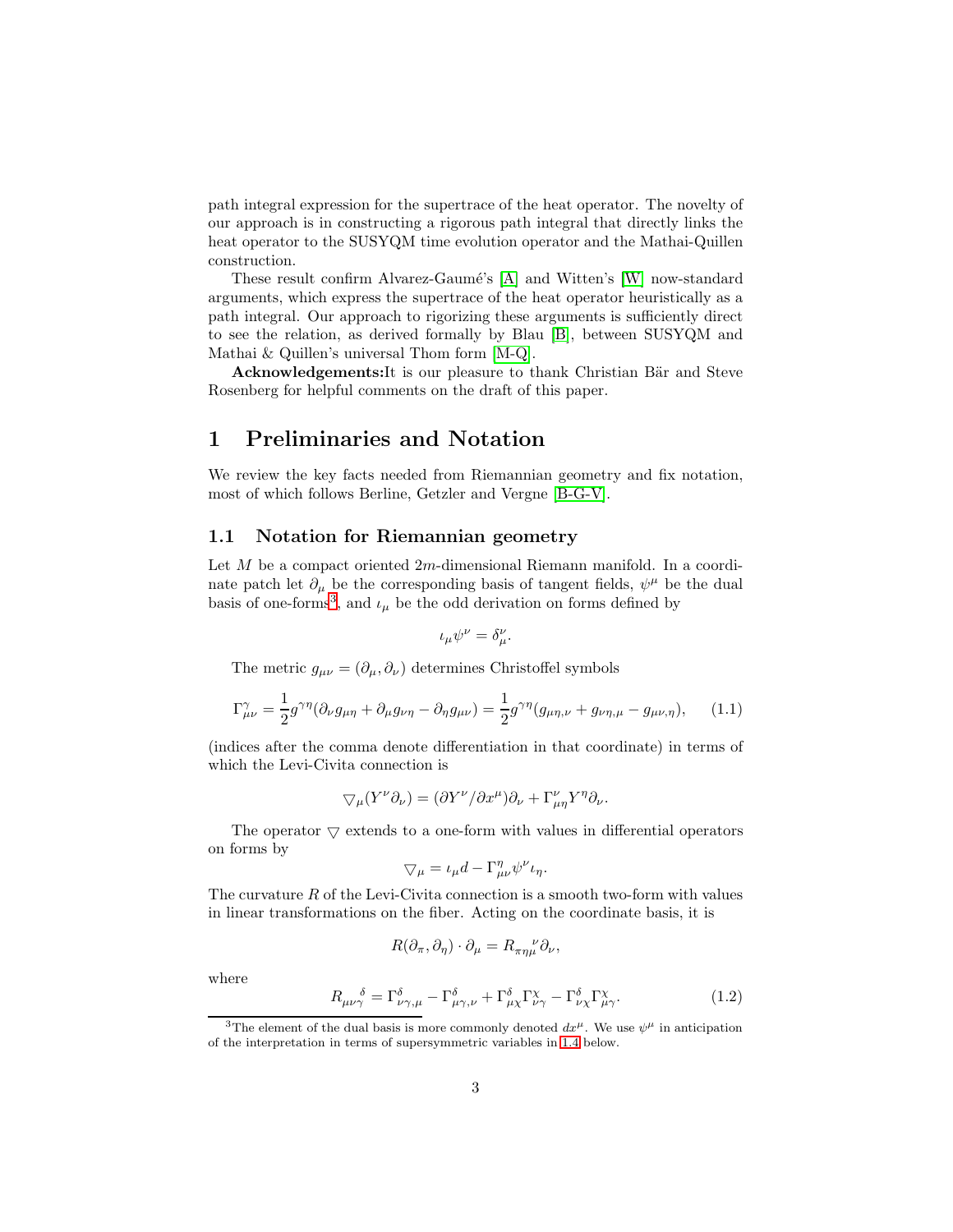We will freely raise and lower all four indices on  $R$  with the metric, keeping track of the order by spacing. With this convention, the symmetries of R are

$$
R_{\mu\nu\pi\eta} = R_{\pi\eta\mu\nu} = -R_{\nu\mu\pi\eta} \qquad R_{\mu\nu\pi}^{\quad \eta} + R_{\pi\mu\nu}^{\quad \eta} + R_{\nu\pi\mu}^{\quad \eta} = 0.
$$

The Ricci tensor is

$$
Ricci_{\sigma\tau} = R_{\sigma\mu\tau}^{\mu}.
$$
\n(1.3)

#### 1.2 Laplace-Beltrami and heat kernels

The Laplace-Beltrami operator  $\Delta$  on the space  $\Omega(M)$  of forms is

<span id="page-3-0"></span>
$$
\Delta = -g^{\mu\nu} (\nabla_{\mu} \nabla_{\nu} - \Gamma^{\sigma}_{\mu\nu} \nabla_{\sigma}) - \text{Ricci}_{\eta}^{\pi} \psi^{\eta} \iota_{\pi} - \frac{1}{2} R_{\mu\eta}^{\nu\pi} \psi^{\mu} \psi^{\eta} \iota_{\nu} \iota_{\pi}.
$$
 (1.4)

The evolution operator  $e^{-t\Delta/2}$  is a semigroup of operators on  $\Omega(M)$  depending on a parameter  $t \in [0, \infty)$  such that for  $\alpha \in \Omega(M)$   $\alpha_t = e^{-t\Delta/2} \alpha$  is a solution to the heat equation

$$
(\Delta/2 + \partial_t)\alpha_t = 0
$$

with  $\alpha_0 = \alpha$  as initial conditions.

The *heat kernel*, a smooth map  $K_{\Delta}$  from  $(0, \infty)$  to sections of  $\Omega(M \times M)$ , provides an integral representation of the time evolution operator. Explicitly, for  $\alpha \in \Omega(M)$ 

$$
(e^{-t\Delta/2}\alpha)(x) = K_{\Delta} * \alpha = \int_{y \in M} K_{\Delta}(x, y; t)\alpha(y)
$$

where on the right-hand side we wedge the forms over  $y$  together, take the top form piece, and integrate over the second factor of M. In general operators on  $\Omega(M)$  are represented by forms in  $\Omega(M \times M)$ , with operator composition

$$
K_1 * K_2(x, z) = \int_{y \in M} K_1(x, y) K_2(y, z). \tag{1.5}
$$

#### 1.3 Riemann Normal Coordinates

Orthonormal coordinates on  $T_yM$  extend via  $\exp_y$  to coordinates on a patch of M called Riemann normal coordinates. In Riemann normal coordinates lines from the origin are geodesics with length consistent with the coordinates, and the following hold, where  $\vec{x} = x^{\mu} \partial_{\mu}$  is the tangent vector at y corresponding to x and  $|\vec{x}|$  is its length

$$
g^{\mu\nu}(x) = \delta^{\mu\nu} - \frac{1}{3} R^{\mu \ \nu}_{\ \sigma \ \tau}(0) x^{\sigma} x^{\tau} + O(|\vec{x}|^3), \tag{1.6}
$$

$$
\Gamma^{\delta}_{\mu\gamma}(x) = -\frac{1}{3} \left[ R_{\mu\nu\gamma}{}^{\delta}(0) + R_{\gamma\nu\mu}{}^{\delta}(0) \right] x^{\nu} + O(|\vec{x}|^2). \tag{1.7}
$$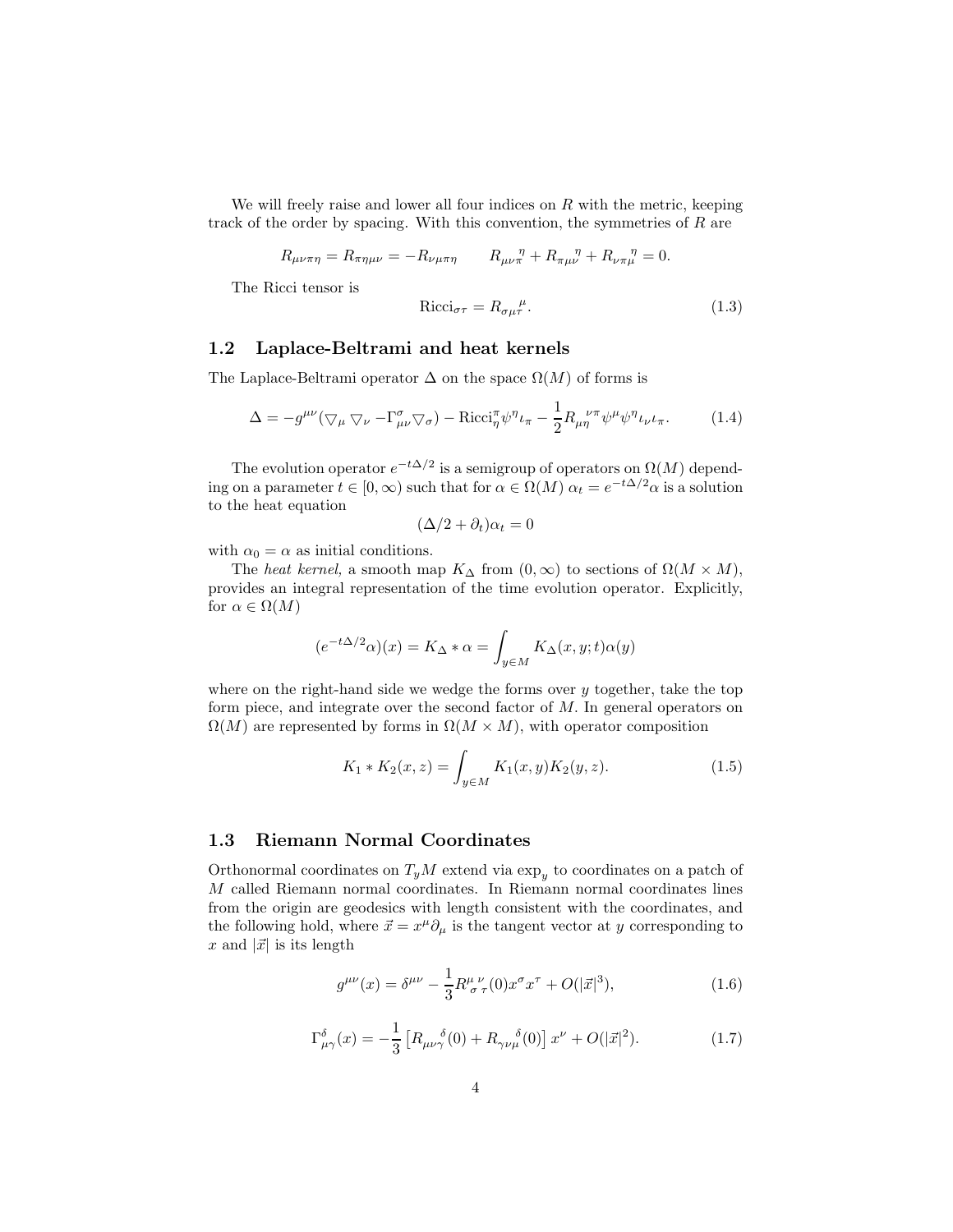Finally, any vector  $v \in T_xM$  defines two vectors in  $T_yM$ : the first is  $\vec{v} =$  $(d \exp_y)^{-1}v$ ; the second is the parallel translate  $v^{||}$  of v along the geodesic from  $x$  to  $y$ . These are related by

<span id="page-4-1"></span>
$$
v^{||} = \vec{v} + \frac{1}{6}R(\vec{x}, \vec{v}) \cdot \vec{x} + O(|\vec{x}|^3)|v|.
$$
 (1.8)

Whenever we work in Riemann normal coordinates we implicitly restrict attention to a patch within the injectivity radius of the center, small enough that there is a unique geodesic from the center to each point.

#### <span id="page-4-0"></span>1.4 Supersymmetric variables

If V is a vector space, we represent elements of  $\Lambda(V^*)$  by formulas involving an anticommuting element  $\psi$  of V. For example, given a basis  $e_1, \ldots, e_n$  of V, an antisymmetric matrix  $\omega_{\mu\nu}$  determines an element  $\omega(\psi)$  of  $\Lambda^2(V^*)$  via  $\omega(\psi) = \frac{1}{2}\omega_{\mu\nu}\psi^{\mu}\psi^{\nu}$ , with  $\psi = \psi^{\mu}e_{\mu}$ . In the latter expansion of  $\psi$ , each  $\psi^{\mu}$ is an anticommuting numerical variable. On the other hand, each  $\psi^{\mu}$  in the expansion of an element of  $\Lambda(V^*)$  is a map sending the real element  $v \in V$  to a real number; namely, its component  $v^{\mu}$  in the given basis. Thus  $\psi^1, \ldots, \psi^n$  also represents the basis of  $V^*$  dual to  $e_1, \ldots, e_n$ . In this interpretation  $\psi = \psi^\mu e_\mu$  is then an expression for the identity map  $dx^{\mu}e_{\mu}$  on V composed with the natural map from V to the exterior algebra  $\Lambda(V)$ . In calculations it is usually easier to work with  $\psi$  as denoting an anticommuting tangent vector; to interpret the resulting expressions, it is helpful to remember it means this identity map.

By the same token we can consider  $\rho$  as an anticommuting variable in  $V^*$ which will be used in formulas representing elements of  $\Lambda(V)$ . In this context  $\rho_{\mu}$  replaces  $e_{\mu}$  in the usual expressions. Equivalently,  $\rho$  represents the identity map on  $V^*$ .

Most often  $\rho$  will be used inside a Berezin integral. This integration is defined for f an anticommuting polynomial, in terms of a volume form on  $V$ , by  $\oint f(\rho)$  is the volume of the dim(V) degree piece of f. For example if V is 2m dimensional, with a basis chosen so  $\psi^1 \cdots \psi^{2m}$  is the volume form, and  $g(\psi)$  is an anticommuting polynomial in  $\psi$ , then the Berezin integral over  $\rho$  is

$$
\oint e^{i\langle \rho,\psi \rangle} g(\psi) d\rho = \oint \sum_{k} \frac{(i\rho_{\mu}\psi^{\mu})^{k}}{k!} \sum g_{\nu_{1}\cdots\nu_{l}} \psi^{\nu_{1}} \cdots \psi^{\nu_{l}} d\rho
$$
\n
$$
= \oint \frac{(-1)^{m}}{(2m)!} \rho_{\mu_{1}} \psi^{\mu_{1}} \cdots \rho_{\mu_{2m}} \psi^{\mu_{2m}} \sum g_{\nu_{1}\cdots\nu_{l}} \psi^{\nu_{1}} \cdots \psi^{\nu_{l}} d\rho
$$
\n
$$
= \psi^{1} \cdots \psi^{2m} \sum_{j} g_{\nu_{1}\cdots\nu_{l}} \psi^{\nu_{1}} \cdots \psi^{\nu_{l}}
$$
\n
$$
= g(0)\psi^{1} \cdots \psi^{2m}.
$$

The right-hand side denotes the 0-degree part of g times the volume form on V.

In this paper  $\psi$  and  $\rho$  will be anticommuting elements of the tangent and cotangent spaces, respectively, at a point in  $M$ , so that the formulas involving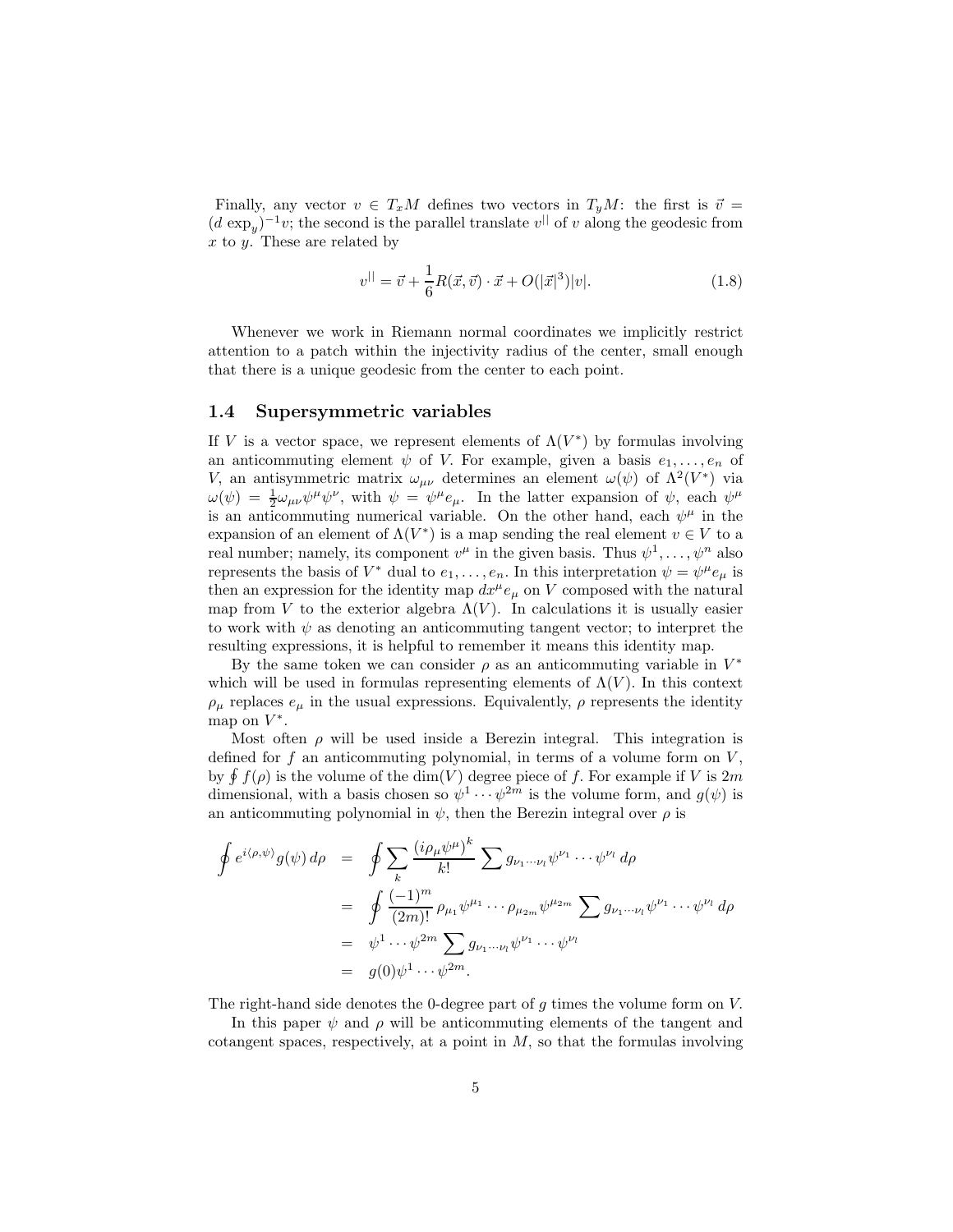them will describe forms on M. Two examples serve to illustrate Berezin integration in this context and to provide formulas we will require in Section 3. With  $\psi_x$ ,  $\rho^y$  and  $\psi_y$  denoting anticommuting tangent and cotangent vectors at points x and y in M,  $\psi_x^{\parallel}$  representing the parallel transport of  $\psi_x$  from x to y along some path connecting them, and  $\alpha \in \Lambda(T_y^*M)$ ,

<span id="page-5-0"></span>
$$
\oint \oint e^{i\langle \rho^y, \psi_x^{||} - \psi_y \rangle} \alpha \, d\rho^y d\psi_y = \alpha^{||}. \tag{1.9}
$$

Here  $\alpha^{||}$  is  $\alpha$  parallel transported along the given path. Thus we have an operator that can implement parallel transport. (Of course, parallel transport could be replaced by any linear map.) The key to this calculation is that the coefficient of the top form in  $\rho$  is proportional to  $[(\psi_x^{\parallel}]^1 - \psi_y^1] \cdots [(\psi_x^{\parallel}]^{2m} \psi_j^{2m}$ . The top-form piece of the product of this with  $\alpha$  will include terms like  $(\psi_x^{\parallel})^1 \psi_y^2 \psi_y^3 (\psi_x^{\parallel})^4 \cdots \psi_y^{2m} \alpha_{14}(y) \psi_y^1 \psi_y^4$  which will contribute the term  $\psi_y^1 \cdots \psi_y^{2m} \alpha_{14}(y) (\psi_x^{\parallel})^1 (\psi_x^{\parallel})^4$ leading, after integration with respect to  $\psi_y$ , to  $\alpha^{||}$  on the right-hand side. Likewise, for  $\mu \in \{1, \ldots, 2m\},\$ 

<span id="page-5-1"></span>
$$
\oint \oint \rho_{\mu}^{y} e^{i \langle \rho^{y}, \psi_{x}^{||} - \psi_{y} \rangle} \alpha \, d\rho^{y} d\psi_{y} = i \left( \iota_{\mu} \alpha \right)^{||}.
$$
\n(1.10)

In this notation,  $f(x, \psi_x)$ , for f smoothly varying in x and an antisymmetric multinomial in  $\psi_x$ , corresponds to a smooth differential form f on M. Moreover,  $\int \oint f(x, \psi_x) d\psi_x dx$  is the integral  $\int_M f$  of the top-form part of f over M.

## 2 Discrete Approximation to the SUSYQM Lagrangian

In this section we define a sequence of finite-dimensional subspaces of the space of paths in M on which we interpret the  $N = 1$  supersymmetric quantum mechanical Lagrangian as a form. This form describes a kernel which is an operator product of a number of copies of a simpler kernel described by a form  $K<sup>qm</sup>$  on a 4m-dimensional space. We will ultimately apply Bär  $\&$  Pfäffle's arguments to show that, as the dimension of the subspaces increases, the product of kernels converges uniformly to the kernel of the Laplace-Beltrami heat operator.

#### 2.1 Short geodesics

A *short geodesic* is a geodesic of length less than the injectivity radius of M. The space of short geodesics is isomorphic to  $M^{(2)}$ , the subspace of  $M^2$  consisting of pairs of points within the injectivity radius of each other. (We take our paths as oriented but not parameterized; later we will choose parameterizations). Let Path<sub>n</sub> denote the space of *n*-segment piecewise short geodesic paths in  $M$ , and let  $\text{Path}_n(x, y)$  denote the subspace of those going from y to x.  $\text{Path}_n$  is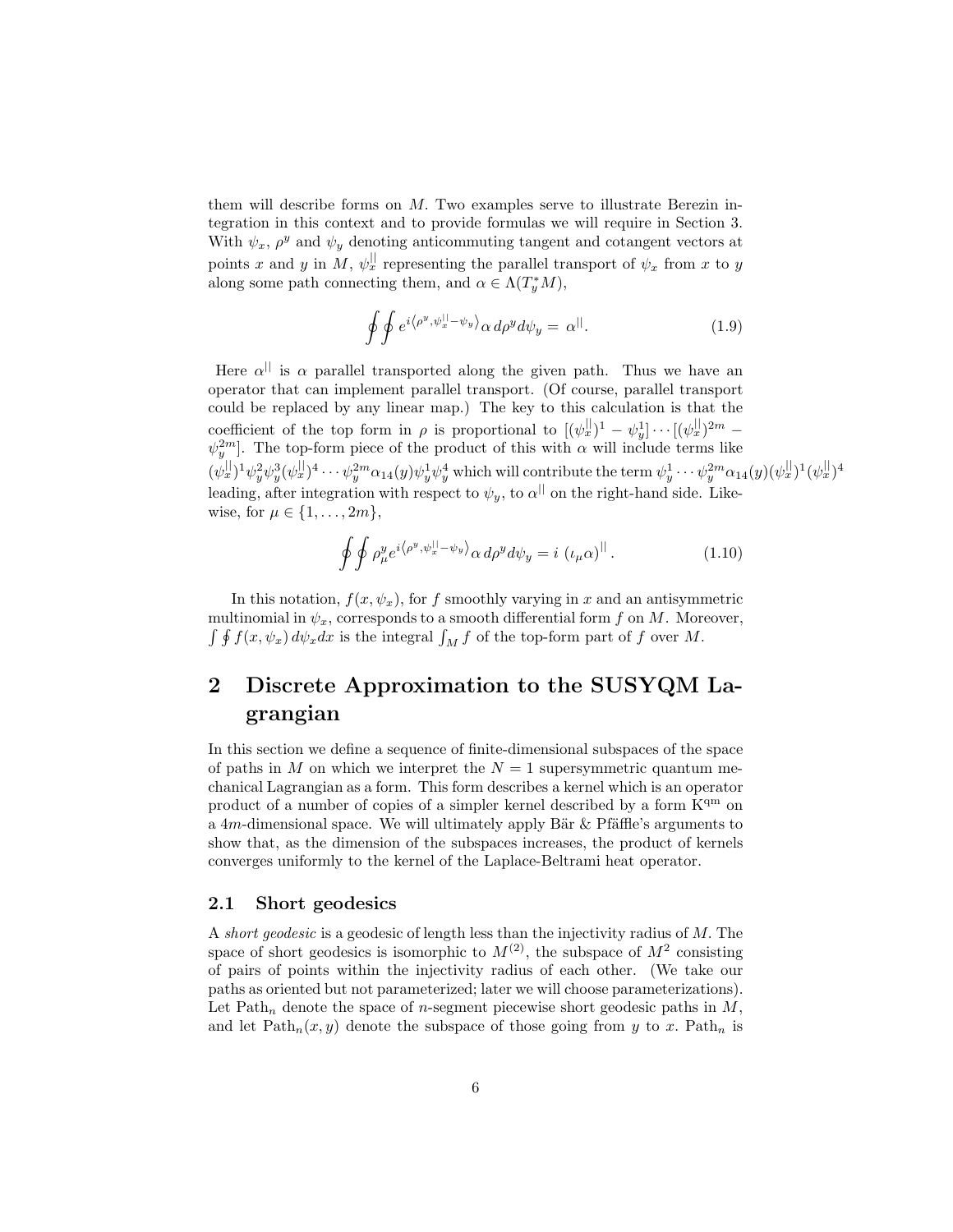isomorphic to  $M^{(n+1)}$ , the subspace of  $M^{n+1}$  in which each successive point is within the injectivity radius of the previous.

If  $\sigma_t$  is a short geodesic in Path<sub>1</sub> the isomorphism with  $M^{(2)}$  sends  $\sigma$  to  $(x, y)$ , where  $x = \sigma_1$  and  $y = \sigma_0$ . Note the unconventional choice of a path going from  $y$  to  $x$ . This is necessitated by the standard conventions of kernels and operators.

#### 2.2 Tangents to short geodesics

If  $\sigma_t$  is a geodesic, represent a tangent vector to it in the space of geodesics by a tangent field  $\psi_t \in T_{\sigma_t} M$  along  $\sigma$ .<sup>[4](#page-6-0)</sup> Let  $\psi_t^{\parallel} \in T_{\sigma_0} M$  be the parallel translate of  $\psi_t$ from  $\sigma_t$  to  $\sigma_0$  along  $\sigma$  according to the Levi-Civita connection. Suppose  $\sigma$  from  $t = 0$  to  $t = 1$  is a short geodesic, and take  $\psi_t$  to be tangent to a one-parameter family of short geodesics. Since each geodesic in this family is determined by its endpoints,  $\psi_t$  should be determined by  $\psi_0$  and  $\psi_1$ . In fact,

**Lemma 2.2.1** *If*  $\sigma_t$  *is a geodesic path mapping* [0,1] *to M*,  $\psi_t$  *is a tangent field along*  $\sigma$ ,  $d = d(\sigma_0, \sigma_1)$  *is the distance between the endpoints of*  $\sigma$ *, and*  $|\psi| = \max(|\psi_0|, |\psi_1|)$ *, then* 

<span id="page-6-2"></span>
$$
\psi_t^{||} = t\psi_1^{||} + (1-t)\psi_0 + \frac{t^3 - t}{6}R(\dot{\sigma}_0, \psi_1^{||}) \cdot \dot{\sigma}_0 - \frac{t^3 - 3t^2 + 2t}{6}R(\dot{\sigma}_0, \psi_0) \cdot \dot{\sigma}_0 + O(d^3)|\psi|
$$
(2.1)

*where R is computed at*  $\sigma_0$ *, and*  $\dot{\sigma}_t = \partial_t \sigma_t$ *.* 

*Proof:* Since the result is linear in  $\psi_1$  and  $\psi_0$ , we prove it when  $\psi_0 = 0$ . The case  $\psi_1 = 0$  and thus the general case follow from reversing the parameterization.

In Riemann normal coordinates centered at  $\sigma_0$ ,  $\psi_1 = (d \exp_{\sigma_0}) \vec{\psi}_1$  for some  $\vec{\psi}_1 \in T_{\sigma_0} M$ .

Extend  $\vec{\psi}_1$  to a path of tangent vectors as

<span id="page-6-1"></span>
$$
\vec{\psi}_t = t\vec{\psi}_1.
$$

Note that because lines through the origin are geodesics in Riemann normal coordinates, this path of tangent vectors describes a tangent vector to the space of geodesics.

Applying Eq. [\(1.8\)](#page-4-1) to  $\vec{\psi}_t$  and  $\vec{\psi}_1$  gives

$$
\psi_t^{||} = \vec{\psi}_t + \frac{t^2}{6} R(\dot{\sigma}_0, \vec{\psi}_t) \cdot \dot{\sigma}_0 + O(d^3) |\psi|
$$
  

$$
\psi_1^{||} = \vec{\psi}_1 + \frac{1}{6} R(\dot{\sigma}_0, \vec{\psi}_1) \cdot \dot{\sigma}_0 + O(d^3) |\psi|
$$

<span id="page-6-0"></span><sup>&</sup>lt;sup>4</sup>In what follows, the components of this vector field could be either real or anticommuting numbers. Since our application of the lemma below will be to the anticommuting case, we use  $\psi$  to denote a generic vector.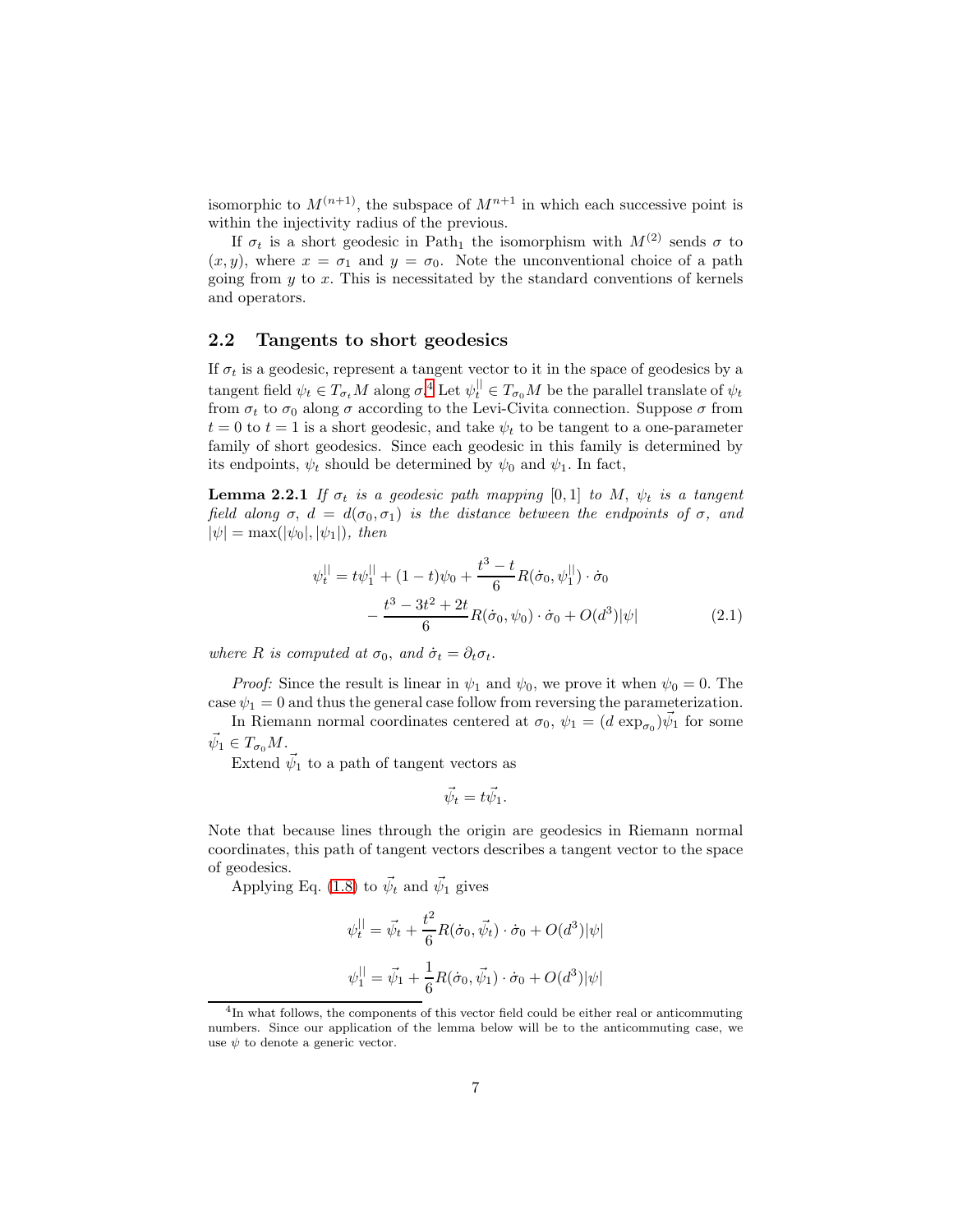$$
\psi_t^{||} = t\psi_1^{||} + \frac{t^3 - t}{6}R(\dot{\sigma}_0, \psi_1^{||}) \cdot \dot{\sigma}_0 + O(d^3)|\psi|.
$$

Reversing the parameterization and assuming  $\psi_1 = 0$  introduces the terms  $(1-t)\psi_0 + \frac{(1-t)^3-(1-t)}{6}R(\dot{\sigma}_1, \psi_0^{||}) \cdot \dot{\sigma}_1$ , where the parallel transport is from  $\sigma_0$  to  $\sigma_1$ . After parallel transporting back to  $\sigma_0$  in the second term, these become the additional terms the lemma requires. Note this substitution is permitted to the given order, since  $\dot{\sigma}$  is parallel along  $\sigma$ , and the difference between applying the curvature and metric at  $\sigma_1$  and applying them at  $\sigma_0$  after parallel transport is of order  $d^3|\psi|$ .  $\Box$  *Remark* The scale of the parameterization is of course arbitrary in the above lemma.  $\psi$  is determined by its value at any two points of  $\sigma$ , and Eq.  $(2.1)$  continues to describe this dependence with the parameter t adjusted appropriately.

### 2.3 The SUSYQM Lagrangian

The action for  $N = 1$  supersymmetric quantum mechanics on the manifold M is

$$
S(\sigma, \psi, \rho, t) = \int_0^t \left( -\frac{\dot{\sigma}_r^2}{2} + i \langle \rho^r, (\nabla \dot{\sigma} \psi)_r \rangle - \frac{1}{4} (\rho^r, R(\psi_r, \psi_r) \cdot \rho^r) \right) dr.
$$

where  $\sigma$  is an element of the space of paths in M,  $\psi_r$  is an anticommuting element of the tangent to the space of paths, and  $\rho^r$  is an anticommuting variable modeled on the dual to the tangent space of the space of paths. In a pairing  $\int_0^t \langle \rho^r, \psi_r \rangle dr$ , the end result is (at least formally) a one-form on the space of paths with values in linear functions in  $\rho$ . The partition function for SUSYQM on  $M$  is

$$
Z = \int \oint e^{S(\sigma, \psi, \rho, t)}.
$$

The (formal) Berezin integration in  $\rho$  produces a form on the space of paths. The "top form piece" of this form is integrated over the space of paths to give the partition function. Taking the paths to have fixed endpoints, the partition function is a path integral representation for the kernel of the time evolution operator or the Feynman propagator.

Given a family of paths  $\sigma$ , we may think of  $\dot{\sigma}$  and  $\psi$  as vector fields on M, which must necessarily commute, since the paths locally define coordinate curves which are integral curves for  $\psi$  and  $\dot{\sigma}$ . Thus, in the action we may replace  $\nabla_{\dot{\sigma}} \psi$  with  $\nabla_{\psi} \dot{\sigma}$ . We thereby recognize the Lagrangian as (formally) exactly the Mathai-Quillen Thom form on the tangent bundle to the space of paths, pulled back by the section  $\dot{\sigma}$ . The connection is the Levi-Civita connection determined by the metric  $\int_0^t (X_t, Y_t) dt$ . This observation and its formal consequences are due to Blau [\[B\]](#page-14-7).

It is of course the integral over the infinite-dimensional space of paths that makes the links between the heat kernel, the partition function, and a Mathai-Quillen integral purely formal. However, if we interpret the path integral by

so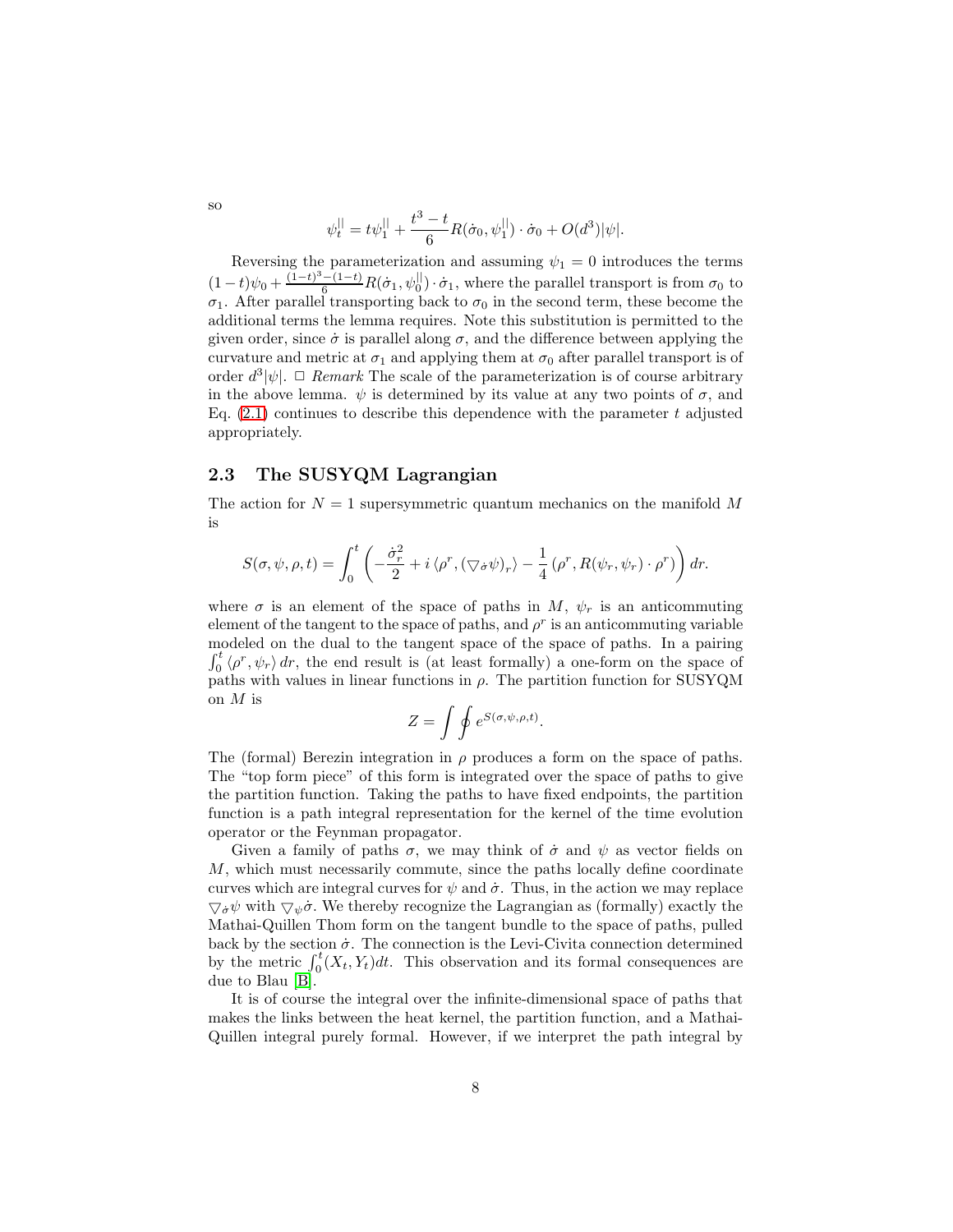restricting it to a sequence of finite-dimensional subspaces that in a reasonable sense approximate the whole space of paths, the arguments are correct on the finite-dimensional approximating spaces.

We approximate the space of continuous paths  $\sigma : [0, t] \to M$  with  $\sigma(0) =$ y and  $\sigma(t) = x$  by Path<sub>n</sub> $(x, y)$ . We choose positive numbers  $t_1, \ldots, t_n$  such that  $t = \sum_{i=1}^{n} t_i$  and parameterize each path in  $\text{Path}_n(x, y)$  so that the first segment is the image of  $[0, t_1]$  parameterized proportionally to arclength (so the segment is a paramaterized geodesic), the second segment is the image of  $[t_1, t_1 + t_2]$  parameterized proportionally to arclength, and so forth. Let  $Path_n(x, y; t_1, \ldots, t_n)$  denote the space of paths in  $Path_n$  parameterized in this way so that the parameter length of the *i*th geodesic segment is  $t_i$ . In the computation of the approximation to the partition function,  $\psi$  will become an anticommuting vector tangent to  $Path<sub>n</sub>$ . This tangent space has dimension  $2m(n + 1)$ , since it consists of vectors  $\psi_1, \ldots, \psi_{n+1}$  with  $\psi_i \in T_{x_i}M$  and with the  $x_i$  denoting the  $(n + 1)$  endpoints of the geodesic segments.

The situation with  $\rho$  is a bit more complicated: The quantum mechanical state space consists of sums of anticommuting polynomials in  $\psi_i^{\mu}$  with coefficients depending on  $x_i$ ; these correspond to forms on  $M^{n+1}$ . The path integral will give a kernel of the time evolution operator which will act on the form on  $\sigma_0$  representing the initial state. Thus we should think of the form at  $\sigma_0$  as already being determined, so that the space in which  $\psi$  lives is the space of all tangent vectors extending a given tangent vector at  $\sigma_0$ . The variable  $\rho$  should thus not be a dual tangent vector at each of  $n+1$  terminal points of the geodesic pieces, as we might naively expect, because it should have no component dual to the tangent space at  $\sigma_0$ . Thus  $\rho$  will consist of dual vectors  $\rho^1, \rho^2, \ldots, \rho^n$ , with each  $\rho^i$  an anticommuting element in  $T^*_{x_i}M$ , where  $x_i$  is the final point of the *i*th segment. The pairing of  $\rho$  and  $\psi$  is given by

<span id="page-8-0"></span>
$$
\int_0^t \langle \rho^r, \psi_r \rangle dr = \sum_{i=1}^n t_i \langle \rho^i, \psi_i \rangle.
$$

Note that in local coordinates  $x_i^{\mu}$  in a neighborhood of  $x_i$ , the pointwise pairing on the right-hand side is  $\langle \rho^i, \psi_i \rangle = \rho^i_\mu \psi^\mu_i$ .

Thus the natural restriction of the path integral to the space of piecewise geodesic paths is

$$
K_n^{qm}(x, y; t_1, \dots, t_n)) = \prod_{i=1}^n (2\pi t_i)^{-m} \int_{\text{Path}_n(x, y; t_1, \dots, t_n)} \oint \cdots \oint
$$

$$
\exp\left[\sum_{i=1}^n -\frac{|\dot{\sigma}_i|^2}{2} t_i + i t_i \langle \rho^i, (\nabla_{\dot{\sigma}} \psi)_i \rangle -\frac{t_i}{4} (\rho^i, R(\psi_i, \psi_i) \cdot \rho^i) \right] d\rho^1 \cdots d\rho^n \qquad (2.2)
$$

where  $\dot{\sigma}_i$  denotes tangent the final point  $x_i$  of the *i*th geodesic segment.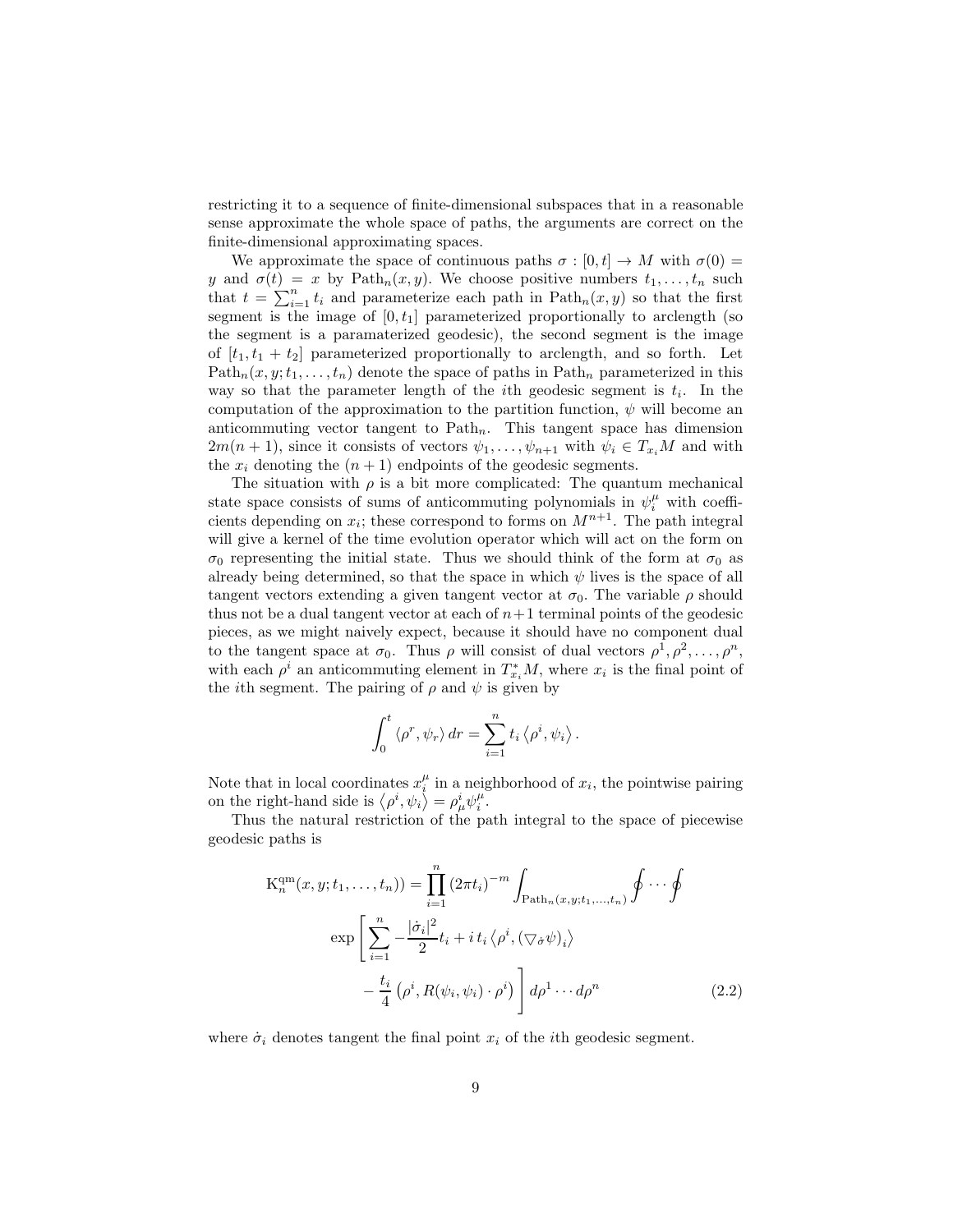The normalization factor out front is chosen to make the trivial case  $M =$  $\mathbb{R}^{2m}$  with the Euclidean metric work out right.

The time evolution operator associated to the kernel above is a composition of operators, each corresponding to one geodesic piece and each having  $\mathrm{K}_1^{\mathrm{qm}}$  as its kernel. In other words (suppressing the spatial variables)

$$
K_n^{qm}(t_1, t_2, \dots, t_n) = K_1^{qm}(t_1) * K_1^{qm}(t_2) * \dots * K_1^{qm}(t_n).
$$

# 2.4 Expressing  $K_1^{\text{qm}}$  as a form on  $M^{(2)}$

In this section we explicitly evaluate the form  $K_1^{\text{qm}}$ , in terms of geometric invariants. It is natural to rescale the parameterization length to 1, and adjust the meaning of  $\dot{\sigma}$  accordingly, to obtain the following form on the same path parameterized from 0 to 1

$$
\begin{aligned} \mathcal{K}^{\mathbf{qm}}(x,y;t) &= (2\pi t)^{-m} \oint \exp\Big[-\frac{|\dot{\sigma}|^2}{2t} \\ &+ i \left\langle \rho^x, \left(\nabla \dot{\sigma} \psi\right)_x \right\rangle - \frac{t}{4} \left(\rho^x, R(\psi_x, \psi_x) \cdot \rho^x\right) \Big] \, d\rho^x. \end{aligned}
$$

This is a form on Path<sub>1</sub>  $\cong M^{(2)}$ , and can be expressed as such. First  $\dot{\sigma}$  in Riemann normal coordinates centered at x is  $-\vec{y}$ . From Lemma [2.2.1,](#page-6-2) by taking the derivative with respect to t at  $t = 1$  in Eq. 2.1 and parallel transporting everything to  $x = \sigma_1$ , we get

$$
(\nabla_{\dot{\sigma}} \psi)_x = \psi_x - \psi_y^{\parallel} + \frac{1}{3} R(\vec{y}, \psi_x) \cdot \vec{y} + \frac{1}{6} R(\vec{y}, \psi_y^{\parallel}) \cdot \vec{y} + O(|\vec{y}|^3) |\psi|.
$$

So

$$
\mathbf{K}^{\mathbf{q}\mathbf{m}}(x, y; t) = (2\pi t)^{-m} \oint \exp\left[-\frac{|\vec{y}|^2}{2t} - \frac{t}{4} \left(\rho^x, R(\psi_x, \psi_x) \cdot \rho^x\right)\right]
$$

$$
i \left\langle \rho^x, \psi_x - \psi_y^{\parallel} + \frac{1}{3} R(\vec{y}, \psi_x) \cdot \vec{y} + \frac{1}{6} R(\vec{y}, \psi_y^{\parallel}) \cdot \vec{y} \right\rangle + O(|\vec{y}|^3) \right] d\rho^x.
$$

## 2.5 Shifting  $\psi_y$  to  $\psi_x$

Suppose  $\eta$  and  $\pi$  are indices for an orthonormal basis of  $T_uM$ . Suppose  $f(\rho)$  is an anticommuting polynomial in the  $\rho_1, \ldots, \rho_{2m}$  excluding  $\rho_{\eta}$ , and  $g(\psi)$  is an anticommuting polynomial in the  $\psi^1, \ldots, \psi^{2m}$  excluding  $\psi^{\pi}$ . Then

$$
\oint i\rho_{\pi} \left( \psi_{x} - \psi_{y}^{\parallel} \right)^{\eta} f(\rho)g(\psi) \exp \left[ i \left\langle \rho, \psi_{x} - \psi_{y}^{\parallel} \right\rangle \right] d\rho =
$$
\n
$$
\oint f(\rho)g(\psi) \delta_{\pi}^{\eta} \exp \left[ i \left\langle \rho, \psi_{x} - \psi_{y}^{\parallel} \right\rangle \right] d\rho.
$$

In particular, within an integral against  $\exp\left[i\left\langle \rho, \psi_x - \psi_y^{\parallel} \right\rangle\right]$ ,

$$
\frac{i}{6}\left\langle \rho, R(\vec{y}, \psi_y^{\parallel}) \cdot \vec{y} \right\rangle = \frac{i}{6} \left\langle \rho, R(\vec{y}, \psi_x) \cdot \vec{y} \right\rangle - \frac{1}{6} (\vec{y}, \text{Ricci} \cdot \vec{y}).
$$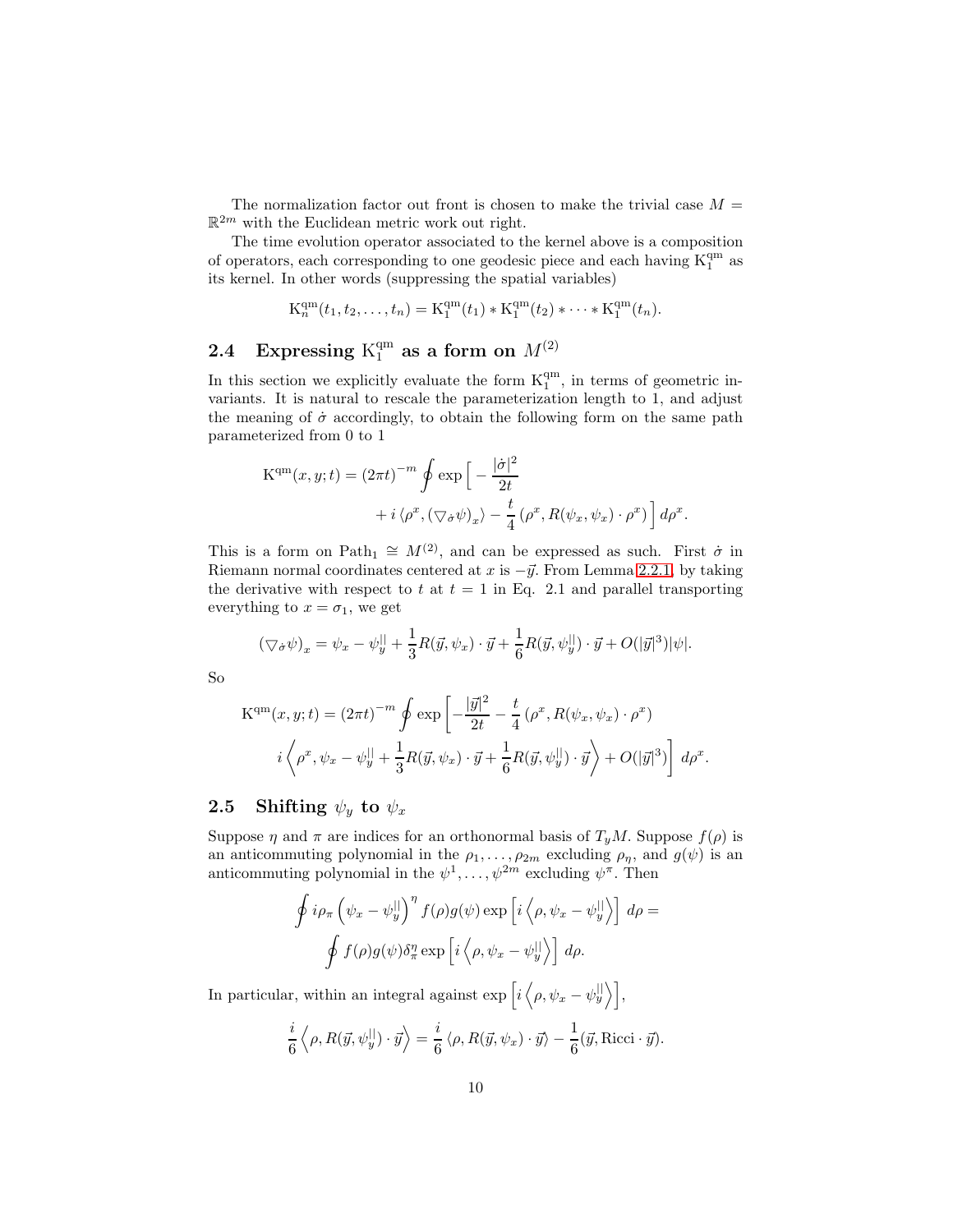So defining

<span id="page-10-0"></span>
$$
H(x, y; t) = (2\pi t)^{-m} \exp\left[-\frac{1}{2t}d(x, y)^{2}\right]
$$
 (2.3)

for  $x, y \in M$  within the injectivity radius of each other and  $t > 0$  (and zero otherwise) this gives

$$
\mathbf{K}^{\mathbf{q}\mathbf{m}}(x, y; t) = H(x, y; t) \oint \exp\left[i\left\langle \rho^x, \psi_x - \psi_y^{\parallel} + \frac{1}{2}R(\vec{y}, \psi_x) \cdot \vec{y} \right\rangle \right] - \frac{1}{6}(\vec{y}, \text{Ricci} \cdot \vec{y}) - \frac{t}{4}(\rho^x, R(\psi_x, \psi_x) \cdot \rho^x) + O(|\vec{y}|^3) \right] d\rho^x. (2.4)
$$

#### 2.6 Mathai-Quillen on paths and loops

The vector bundle  $TM \times M \to M \times M = M^2$  restricts to a bundle over the open submanifold  $M^{(2)} \cong \text{Path}_1(M)$ . A natural section of this bundle assigns to each  $(x, y) \in M^{(2)}$  the tangent vector  $\vec{y}$  at x (or equivalently, in terms of Path<sub>1</sub>(M), the vector  $-\dot{\sigma}_1$ ). The Levi-Civita connection on M extends to a connection on this bundle, in terms of which one can easily verify that  $K_1^{\text{qm}}(t)$ gives the pullback of the Mathai-Quillen Thom form on this bundle via the section. We note that for finite positive t this gives a closed form on  $M^{(2)}$ , but not a compactly supported closed form. Likewise the form on  $\mathrm{Path}_n(M) \cong$  $M^{(n+1)}$  whose integral gives  $K_n^{\text{qm}}$  is the pullback by the corresponding section of the Mathai-Quillen form on the bundle  $T(M \times M \times \cdots \times M) \times M \rightarrow M^{n+1}$ restricted to the subset  $M^{(n+1)}$  (after absorbing the  $t_i$ 's into the metric on the various factors of  $M$ ).

Instead of paths we can consider piecewise geodesic *loops.* Here it is natural to consider the kernel Eq. [\(2.2\)](#page-8-0) with not only the points  $x_0$  and  $x_n$  identified but also  $\psi_0$  and  $\psi_n$  identified. That is, we identify x and y and wedge the form over x with the form over y (the form over x coming first). The integral of the resulting form on  $M$  is the supertrace of the kernel on the left-hand side of Eq.  $(2.2)$ . Proving that as n goes to infinity the latter kernel converges to the heat kernel will show this integral converges to the supertrace of the heat kernel. The ability to connect the supertrace of the heat kernel to the integral of the pullback of the Mathai-Quillen form for a tangent bundle, through an intervening limit, is strong circumstantial evidence that this is a productive way of interpreting the supersymmetric path integral.

## 3 Strong Convergence of the Time Evolution Operator

<span id="page-10-1"></span>Bär and Pfäffle [\[B-P\]](#page-14-0) offer a rigorous expression for various heat kernels as a kind of path integral. Specifically they use a form of Chernoff's theorem to prove the following result: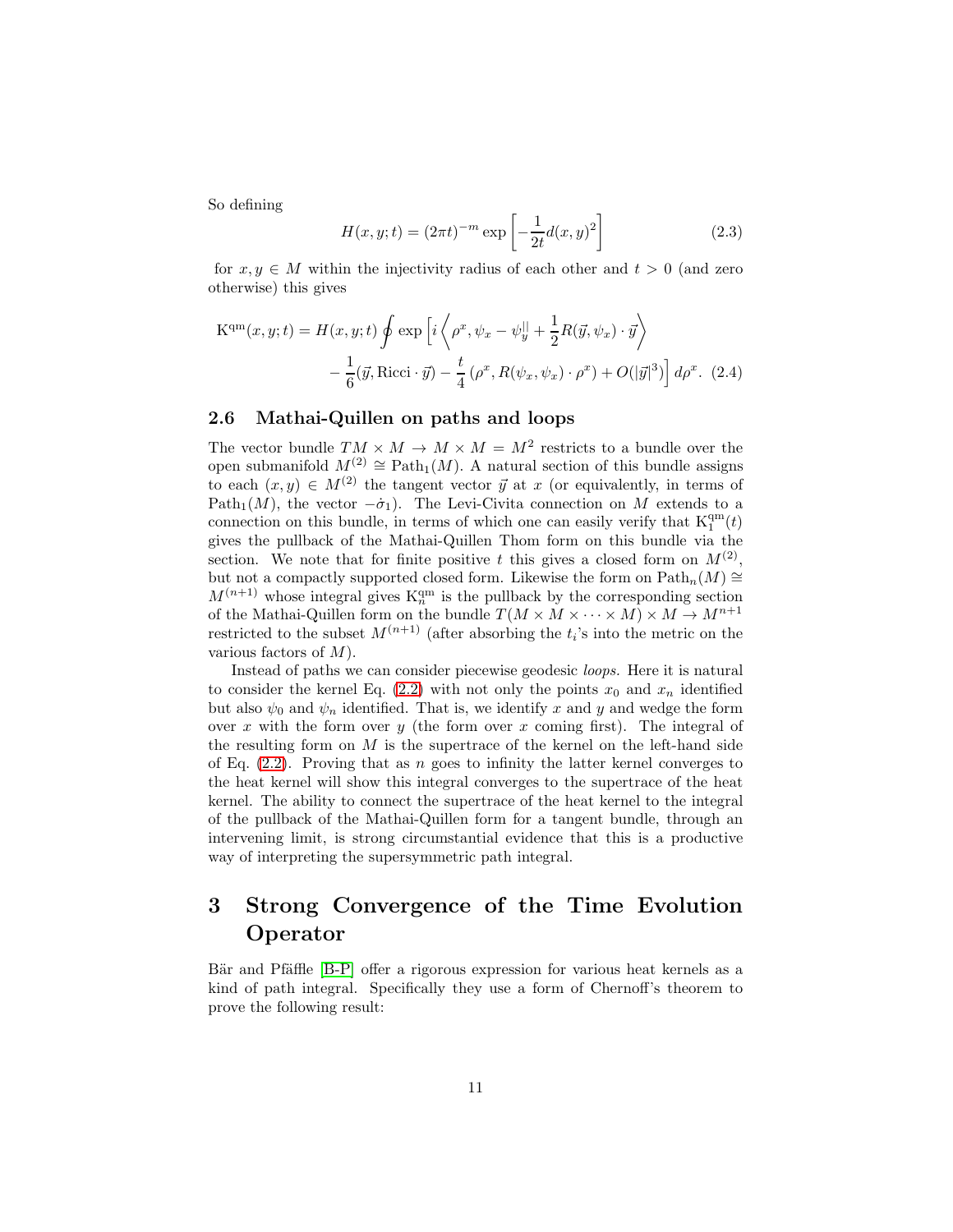**Theorem 3.0.1 (Bär, Pfäffle)** *Suppose*  $K(x, y; t) \in E_x \otimes E_y^*$  *is a smooth oneparameter family of kernels (with positive real parameter* t*) representing the family of operators* K(t) *on a Euclidean vector bundle* E *that satisfy the following three assumptions:*

- *1.*  $||\mathfrak{K}(t)|| = 1 + O(t)$  *for small t, where the norm is as an operator on the space of smooth functions with the supremum norm.*
- *2. On each*  $\alpha \in \Gamma(M, E)$

$$
\lim_{t \to 0} (\Re(t)\alpha - \alpha)/t \to -\frac{\Delta}{2}\alpha,
$$

*in the supremum norm where* ∆ *is a generalized Laplacian on* E.

*3. For each* y

$$
\lim_{t\to 0} K(x,y;t)=\delta(x,y)
$$

*as a distribution.*

If  $t_1, t_2, \ldots, t_n$  *is called a partition, then for any sequence of partitions in which*  $\max_i t_i \to 0$  and  $\sum_i t_i \to t$  and for any form  $\alpha$  on M

$$
\lim \mathfrak{K}(t_1)\mathfrak{K}(t_2)\cdots \mathfrak{K}(t_n)\alpha = e^{-t\Delta/2}\alpha.
$$

*Moreover, for some such sequence of partitions*

$$
\lim K(t_1) * K(t_2) * \cdots * K(t_n) \to K_{\Delta}(x, y; t)
$$

*uniformly, where*  $K_{\Delta}$  *is the heat kernel of*  $\Delta$ *, i.e. the kernel of*  $e^{-t\Delta/2}$ *, and we suppress the spatial variables in* K.

*Remark* Bär and Pfäffle work with  $\Delta$  rather than  $\Delta/2$ , which of course amounts to nothing more than a rescaling of t by a factor of 2. However, in the usual scaling of the physics literature, the time evolution operator corresponds to  $e^{-t\Delta/2}$ , so we follow this convention.

#### 3.1 Applying the theorem to  $K<sup>qm</sup>$

Bär and Pfäffle apply this theorem to operators constructed from heat kernel asymptotics to give their path integral formulation. It is possible to relate Eq. [\(2.4\)](#page-10-0) to the kernel in their Theorem 6.1 (note that their paths are parameterized in the opposite direction, and thus signs on all integrals are reversed), thus showing that supersymmetric quantum mechanics path integral restricted to piecewise short geodesic paths approaches the heat kernel for the Laplace Beltrami operator on forms as the number of pieces goes to infinity (for certain sequences of parameterization lengths). Instead we will check directly that the SUSYQM Lagrangian satisfies the assumptions of Theorem [3.0.1,](#page-10-1) thus achieving the same result. The check is a simple calculation that involves no sophisticated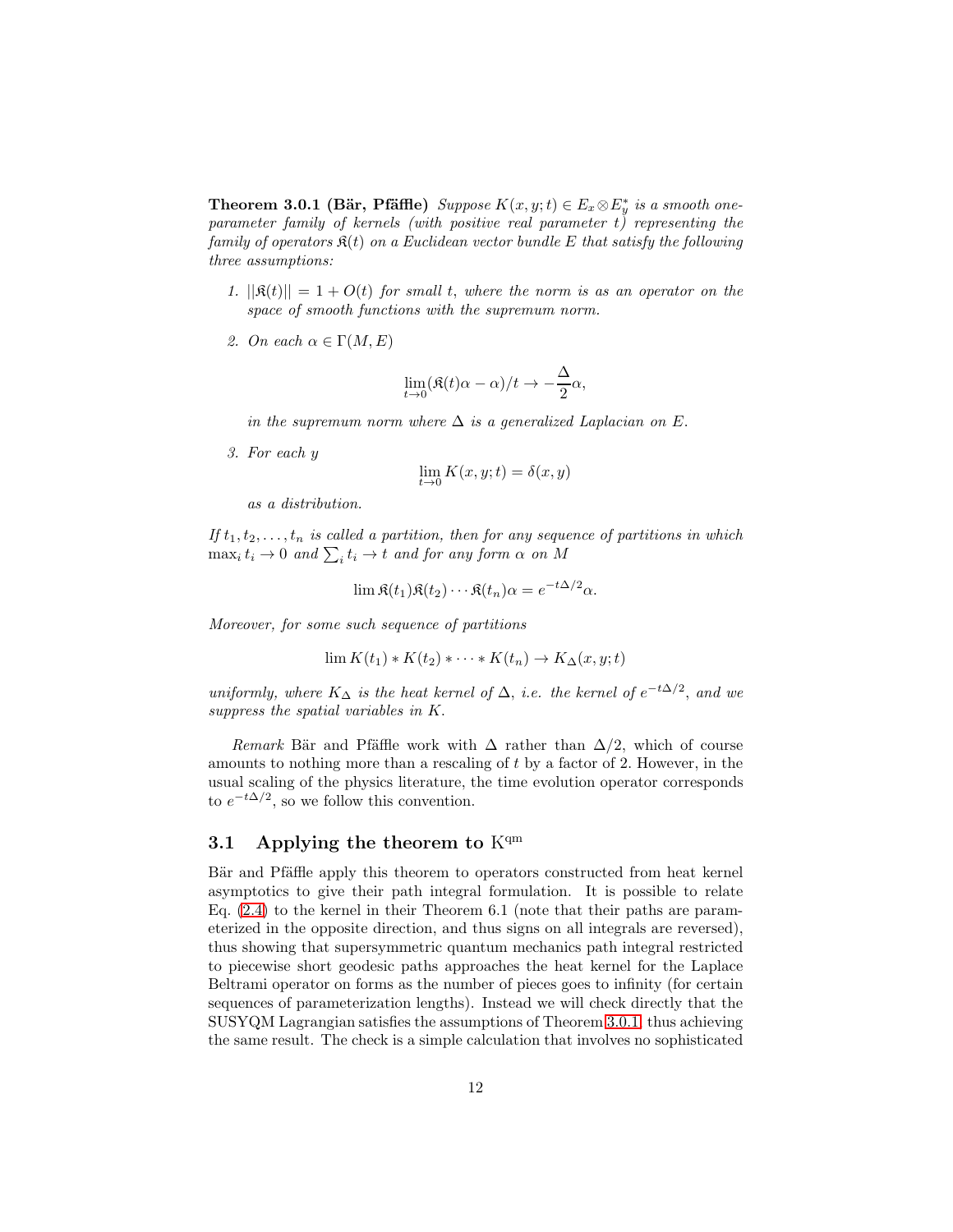understanding of heat kernel asymptotics and seems closer in spirit to path integral arguments.

Write  $K^{qm}(t)$  for  $K^{qm}(x, y; t)$  when the spatial variables are to be understood, and  $\mathfrak{K}^{\text{qm}}(t)$  for the operator represented by this kernel.

*Proof of Assumption 1:* The operator norm of  $K<sup>qm</sup>(t)$  is  $1 + O(t)$ . By compactness we can check this pointwise at each x, and because  $K<sup>qm</sup>(t)$  is zero outside the injectivity radius we can do the calculation inside a coordinate patch in Riemann normal coordinates. It suffices to let  $\mathfrak{K}^{\rm qm}$  act on a function times a covariantly constant form, and the result follows from the fact that  $H(x, y; t)$ has operator norm 1.  $\Box$ 

*Proof of Assumptions 2 and 3:* If  $\alpha$  is a form on M, we must show

$$
\lim_{t \to 0} \left( \mathfrak{K}^{\mathrm{qm}}(t) \alpha - \alpha \right) / t = -\frac{\Delta}{2} \alpha
$$

where  $\Delta$  is the Laplace-Beltrami operator on forms Eq. [\(1.4\)](#page-3-0). Again, we may check at a specific point x, and we may assume  $\alpha$  is zero outside the geodesic neighborhood of x. We may also assume  $\alpha$  is simply a function times a covariantly constant form, so that  $\alpha^{||}(y, \psi_y) = f(y)\alpha(x, \psi_x)$ , where the parallel transport from  $y$  to  $x$  is along the minimal geodesic.

Working in Riemann normal coordinates centered at x so that

<span id="page-12-0"></span>
$$
\det^{1/2}(g)(\vec{y}) = 1 + \frac{1}{6} \text{Ricci}_{\sigma\tau} y^{\sigma} y^{\tau} + O(|\vec{y}|^3), \tag{3.1}
$$

and writing  $H(\vec{y};t)$  for the expression of  $H(x, y; t)$  in these coordinates, gives

$$
\mathfrak{K}^{\text{qm}}(t)\alpha = \int H(\vec{y};t) \oint \oint \exp\left[i\left\langle \rho^{x}, \psi_{x} - \psi_{y}^{||} + \frac{1}{2}R(\vec{y}, \psi_{x}) \cdot \vec{y} \right\rangle \right. \left. - \frac{1}{6}(\vec{y}, \text{Ricci} \cdot \vec{y}) - \frac{t}{4}(\rho^{x}, R(\psi_{x}, \psi_{x}) \cdot \rho^{x}) + O(|\vec{y}|^{3}) \right] \left. - \alpha(\vec{y}, \psi_{y}) d\rho^{x} d\psi_{y} d\vec{y} \right. \left. - \frac{1}{6}H(\vec{y};t) \oint \oint \exp\left[i\left\langle \rho^{y}, \psi_{x}^{||} - \psi_{y} + \frac{1}{2}R(\vec{y}, \psi_{x}^{||}) \cdot \vec{y} \right\rangle \right. \left. - \frac{1}{6}(\vec{y}, \text{Ricci} \cdot \vec{y}) - \frac{t}{4}(\rho^{y}, R(\psi_{x}^{||}, \psi_{x}^{||}) \cdot \rho^{y}) + O(|\vec{y}|^{3}) \right] \left. - \alpha(\vec{y}, \psi_{y}) d\rho^{y} d\psi_{y} d\vec{y} \right. \left. - \frac{1}{4}(\vec{y};t) \oint \oint \left[1 - \frac{1}{6} \text{Ricci}_{\sigma\tau} y^{\sigma} y^{\tau} + \frac{i}{2} \rho_{\tau}^{y} R_{\pi\eta\sigma}^{-1} y^{\pi} (\psi^{||})_{x}^{\eta} y^{\sigma} + O(|\vec{y}|^{3}) \right] \left. - \left(1 - \frac{t}{4} \rho_{y}^{y} R_{\mu\eta}^{-1} (\psi^{||})_{x}^{\mu} (\psi^{||})_{x}^{\eta} \rho_{x}^{y} + O(t^{3/2}) \right) \exp\left[i\left\langle \rho^{y}, \psi_{x}^{||} - \psi_{y} \right\rangle \right] \left. - \alpha(\vec{y}, \psi_{y}) d\rho^{y} d\psi_{y} d\vec{y} \right. \left. - \frac{1}{6} H(\vec{y};t) f(y) \left[1 - \frac{1}{6} \text{Ricci}_{\sigma\tau} y^{\sigma} y^{\tau} + \frac{1}{2
$$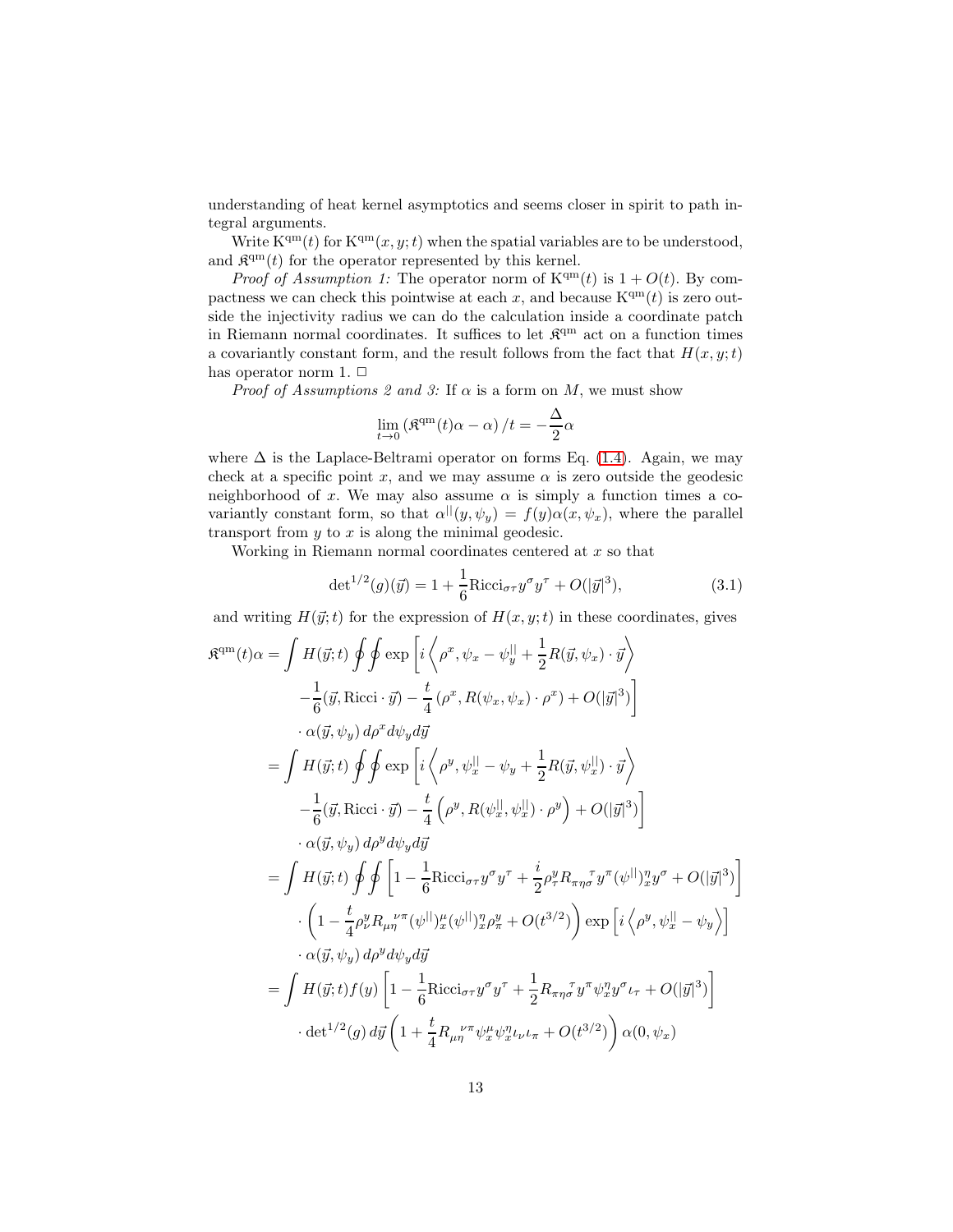where we have applied Eqs.  $(1.9)$  and  $(1.10)$ . Now, if f is a smooth function on  $\mathbb{R}^{2m}$ , then

$$
\int H(\vec{y};t)f(\vec{y}) dy^{1} \cdots dy^{2m} = \int (2\pi t)^{-m} \exp\left[-\frac{1}{2t}|\vec{y}|^{2}\right] f(\vec{y}) dy^{1} \cdots dy^{2m}
$$

$$
= f(0) - t\frac{(\Delta f)(0)}{2} + O(t^{2}) \tag{3.2}
$$

where  $\Delta f = -\delta^{\mu\nu}\partial_{\mu}\partial_{\nu}f$ . Since, according to Eq. [\(3.1\)](#page-12-0),  $\left[1 - \frac{1}{6}\text{Ricci}_{\sigma\tau}y^{\sigma}y^{\tau}\right]det^{1/2}(g) =$  $1 + O(|\vec{y}|^3)$ , Eq. [\(3.2\)](#page-13-0) implies the term linear in t coming from the integral over  $\mathbb{R}^{2m}$  is just  $-\frac{1}{2}\Delta \left[ f(\vec{y}) \left(1 + \frac{1}{2} R_{\pi\eta\sigma}^{\qquad \tau} y^{\pi} \psi_0^{\eta} y^{\sigma} \iota_{\tau} \right) \right]_{\vec{y} = \vec{0}}$ . That is,

<span id="page-13-0"></span>
$$
\mathfrak{K}^{\text{qm}}(t)\alpha = f(0)\left(1 + \frac{t}{2}\text{Ricci}_{\eta}^{\pi}\psi_{0}^{\eta}\iota_{\pi} + \frac{t}{4}R_{\mu\eta}^{\nu\pi}\psi_{0}^{\mu}\psi_{0}^{\eta}\iota_{\nu}\iota_{\pi}\right)\alpha(0,\psi_{x}) + \frac{t}{2}\left(\delta^{\mu\nu}\partial_{\mu}\partial_{\nu}f\right)(0)\alpha(0,\psi_{x}) + O(t^{3/2}).
$$

Thus the required t-derivative is

$$
\lim_{t \to 0} (\mathfrak{K}^{\text{qm}}(t)\alpha - \alpha) / t = \frac{1}{2} (\delta^{\mu\nu}\partial_{\mu}\partial_{\nu}f) (0)\alpha(0, \psi_x) + \left(\frac{1}{2}\text{Ricci}_{\eta}^{\pi}\psi_0^{\eta} \iota_{\pi} + \frac{1}{4}R_{\mu\eta}^{\nu\pi}\psi_0^{\mu}\psi_0^{\eta} \iota_{\nu}\iota_{\pi}\right) f(0)\alpha(0, \psi_x).
$$

On the other hand  $\bigtriangledown_{\mu} \alpha = 0$  since it is covariantly constant, so in Riemann normal coordinates, with the derivatives acting at 0, the right-hand side of Assumption 2 is

$$
-\frac{\Delta}{2}\alpha = -\frac{1}{2}\Delta_0 f(x)\alpha(0, \psi_x) =
$$
  

$$
\frac{1}{2} (\delta^{\mu\nu}\partial_\mu \partial_\nu f) (0)\alpha(0, \psi_x) + \frac{1}{2} \left( \text{Ricci}_{\eta}^{\pi} \psi^{\eta} \iota_{\pi} + \frac{1}{2} R_{\mu\eta}^{\nu\pi} \psi^{\mu} \psi^{\eta} \iota_{\nu} \iota_{\pi} \right) f(0)\alpha(0, \psi_x).
$$

Assumption 3 is an analogous but simpler calculation where we consider  $\int K(x, y; t) \alpha(x) dx$  for a smooth  $\alpha$  and require it to converge to  $\alpha(y)$  as t goes to zero.  $\Box$ 

**Corollary 3.1.1** *For any sequence of partitions*  $t_1, t_2, \ldots, t_n$  *such that*  $\max_i(t_i) \rightarrow$ 0 and  $\sum_i t_i \to t$  and for any form  $\alpha$  on M

$$
\lim \mathfrak{K}(t_1)\mathfrak{K}(t_2)\cdots \mathfrak{K}(t_n)\alpha = e^{-t\Delta/2}\alpha
$$

*where* ∆ *is the Laplace-Beltrami operator on forms. Moreover, for some such sequence of partitions*

$$
\lim K(t_1) * K(t_2) * \cdots * K(t_n) \to K_{\Delta}(x, y; t)
$$

*uniformly, where*  $K_{\Delta}$  *is the heat kernel of*  $\Delta$  *(the kernel of*  $e^{-t\Delta/2}$ *).* 

*Remark* Thus the approximation  $K^{qm}(x, y; t_1, \ldots, t_n)$  to the kernel of the time evolution operator for supersymmetric quantum mechanics converges to the heat kernel for  $\Delta$  in the large partition limit.